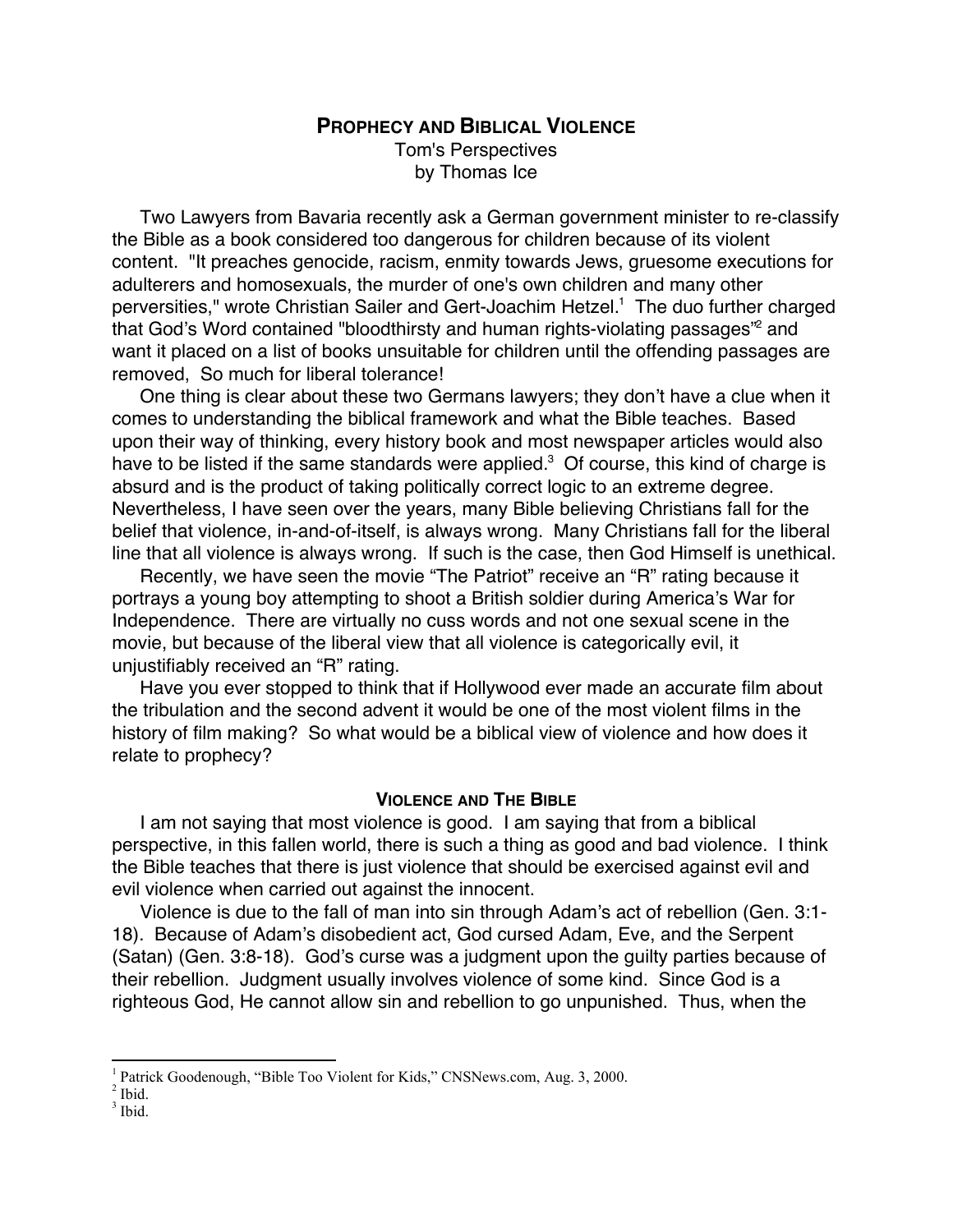righteousness of God encounters sin, violent judgment is the results. Judgment is necessary because God is righteous. This is righteous violence, from God to man.

Unrighteous violence is exhibited by fallen man toward his fellow man and is the outworking of his fallen, sinful nature. For example, evil violence was the result of Cain's jealousy toward Abel when he murdered him (Gen. 4:3-15) with a sacrificial knife (implied by the Greek word in 1 John 3:12). This is the kind of evil violence, which we should all be opposed to, since it is the expression of our sin, our rebellion against God and His commandments.

Things did not get better after Cain's murder of his brother Abel, instead, they degenerated into greater violence. Genesis 6:2 tells us that one of the reasons for the global flood in the days of Noah was because "the earth was corrupt in the sight of God, and the earth was filled with violence." Certainly not righteous violence, but "X" rated violence of men because of their sin. God's righteousness was about to be expressed in the global flood because His assessment was that "the earth is filled with violence because of them (mankind)." His response was "to destroy them with the earth" (Gen. 6:13), in righteous judgment, which is expressed by the violent act of the flood.

The flood did not wash away mankind's sin nature nor his personal acts of sin. Because mankind could not govern himself, God instituted the instrument of civil government, accompanied by capital punishment, for the purpose of restraining the evil violence of mankind (Gen. 9:5-7) until Christ returns to earth to personally reign and rule during the millennium. Genesis 6:6 says, "Whoever sheds man's blood, by man (i.e., humanity) his blood shall be shed, for in the image of God He made man." Thus, the violent act of capital punishment is commanded by God to be mediated through civil government as a just act of violence. God implemented capital punishment for murder, even though He knew, in His omniscience, that His only Son, Jesus, would be murdered through the greatest miscarriage of justice in history. Christ's crucifixion was clearly an act of evil violence.

#### **PROPHECY AND VIOLENCE**

Anyone familiar with the end-time, Bible prophecy realizes that Scripture paints a picture of global violence. The seven-year tribulation will be a time when over half of the people one planet will be killed (cf. Rev. 6:8; 9:15). Some will die at the hand of other men (Rev. 6:8), while others will be killed through an angelic agent (Rev. 9:15). Nevertheless, this entire seven-year time is called the wrath of God (cf. Rev. 6:15-17; 14:10,19: 15:1,7; 16:1,19; 19:15). Zechariah 13:8 clearly teaches that two thirds of the Jews will also be killed during the tribulation. The passage does not indicate what ratio will be destroyed through a divine or human agency. The events of the tribulation are merely preparation for the slaughter at Armageddon (Rev. 16:16; Joel 3:2, 9-17), followed by the judgment that will be executed by our Lord upon His ascent to planet earth (Matt. 24:29-31; Rev. 19:11-21). Included in the seventy-five day interval, between Christ's second coming and start of His 1,000 year kingdom (Dan. 12:11-12), every unbeliever left upon planet earth will be judged and destroyed (Matt. 13:40-43; 25:31-46).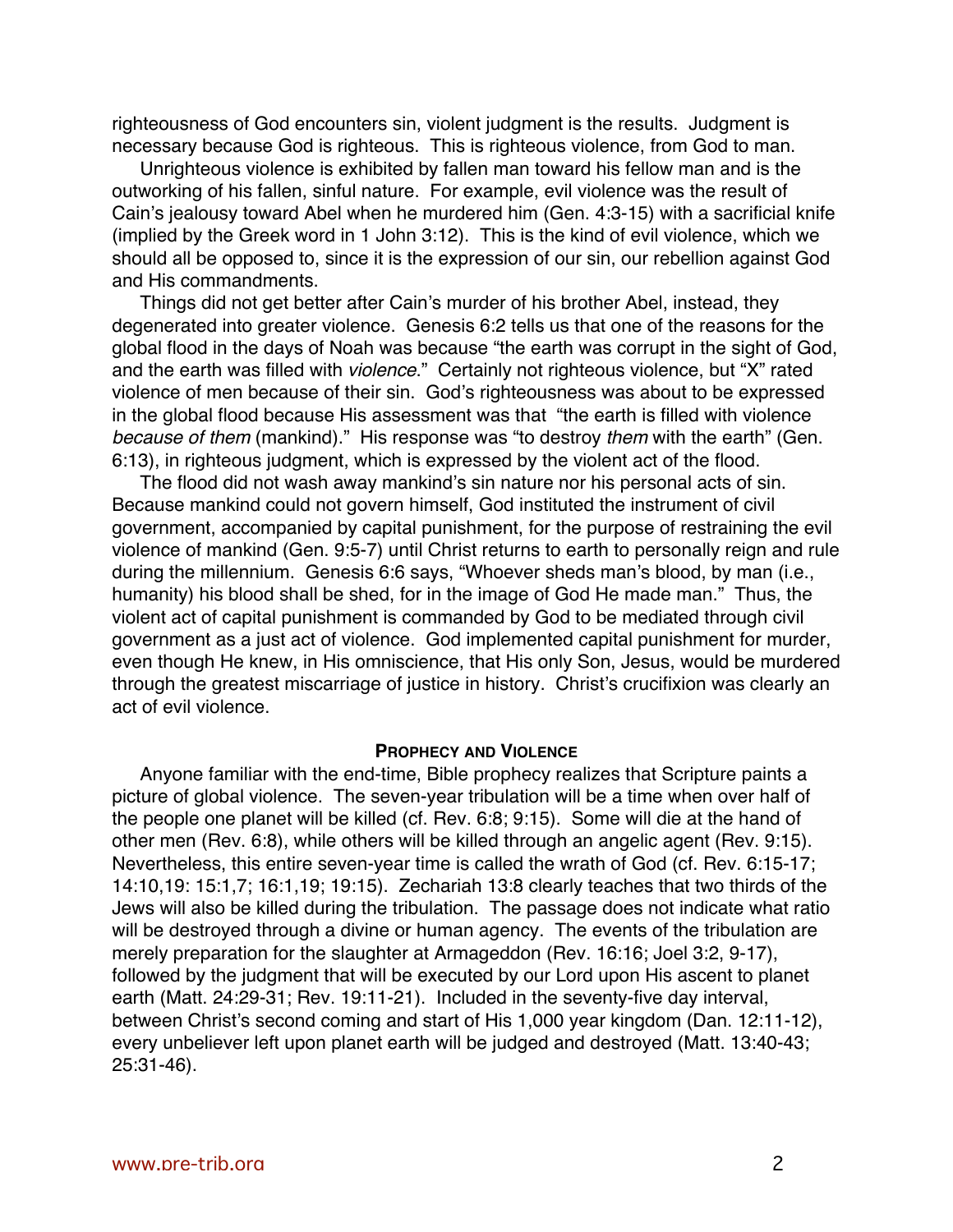It should be clear, as we understand God's future prophetic plan for the universe and planet earth, that prophecy includes judgment from a righteous God. Mixed throughout this and all of God's judgment is grace toward His elect people throughout the ages. God's judgment throughout history is expressed in the form of righteous or good violence. But, why must there be violence from God?

## **EVIL CANNOT BE REMOVED WITHOUT GOD'S VIOLENCE**

Over the years I have encountered many people who have expressed their desire for the removal of evil and violence from this world. This concern is often expressed in the form of a question as to why God allows wars, suffering, and violence. Such a question betrays a misunderstanding of evil and violence. Evil, death, and violence entered the world as a result of man's sin (Rom. 5:12-21; 1 Cor. 15:20-22). Evil entered the universe through Satan and his fallen angels (Isa. 14:1-23; Ezek. 28:1-19; Rev. .12:4). God's creation of man and angels are responsible for introducing evil into the prefect creation. God's judgment of evil through the violent means of death and other sorrows is the only response that a truly holy, righteous, and just Being could put forth.

Thus, to answer the critic's request—"that God not allow evil in His universe"—requires a violent judgment in order to separate evil from good. The request to remove evil from the universe is a petition for the end of history, when God removes evil through His righteous judgment. This is what heaven and hell is all about; the eternal separation of good and evil. There will not be violence in heaven. But hell will surely be a place of ceaseless violence.

Paul told the Thessalonians that they could relax and not think that they had to seek revenge against those who were the source of the "persecutions and afflictions which you endure" (2 Thess. 1:4). Why? Because, God would take care of the problem when He returns in judgment. Notice what Paul says:

For after all it is only just for God to repay with affliction those who afflict you, and to give relief to you who are afflicted and to us as well when the Lord Jesus shall be revealed from heaven with His mighty angels in flaming fire, dealing out retribution to those who do not know God and to those who do not obey the gospel of our Lord Jesus. And these will pay the penalty of eternal destruction, away from the presence of the Lord and from the glory of His power, when He comes to be glorified in His saints on that day, and to be marveled at among all who have believed—for our testimony to you was believed. (2 Thess. 1:6-10).

Such a statement, as that one above, will require violence in order to accomplish. Such violence will be good and righteous, because if will one that rights some of the wrongs of history. The God of the Bible is a righteous and just God.

### **Conclusion**

Surely all of us have read a story or seen a movie or play where an individual, group, or nation is oppressed by a tyrant or bully. At a crucial point in the story, a hero arrives